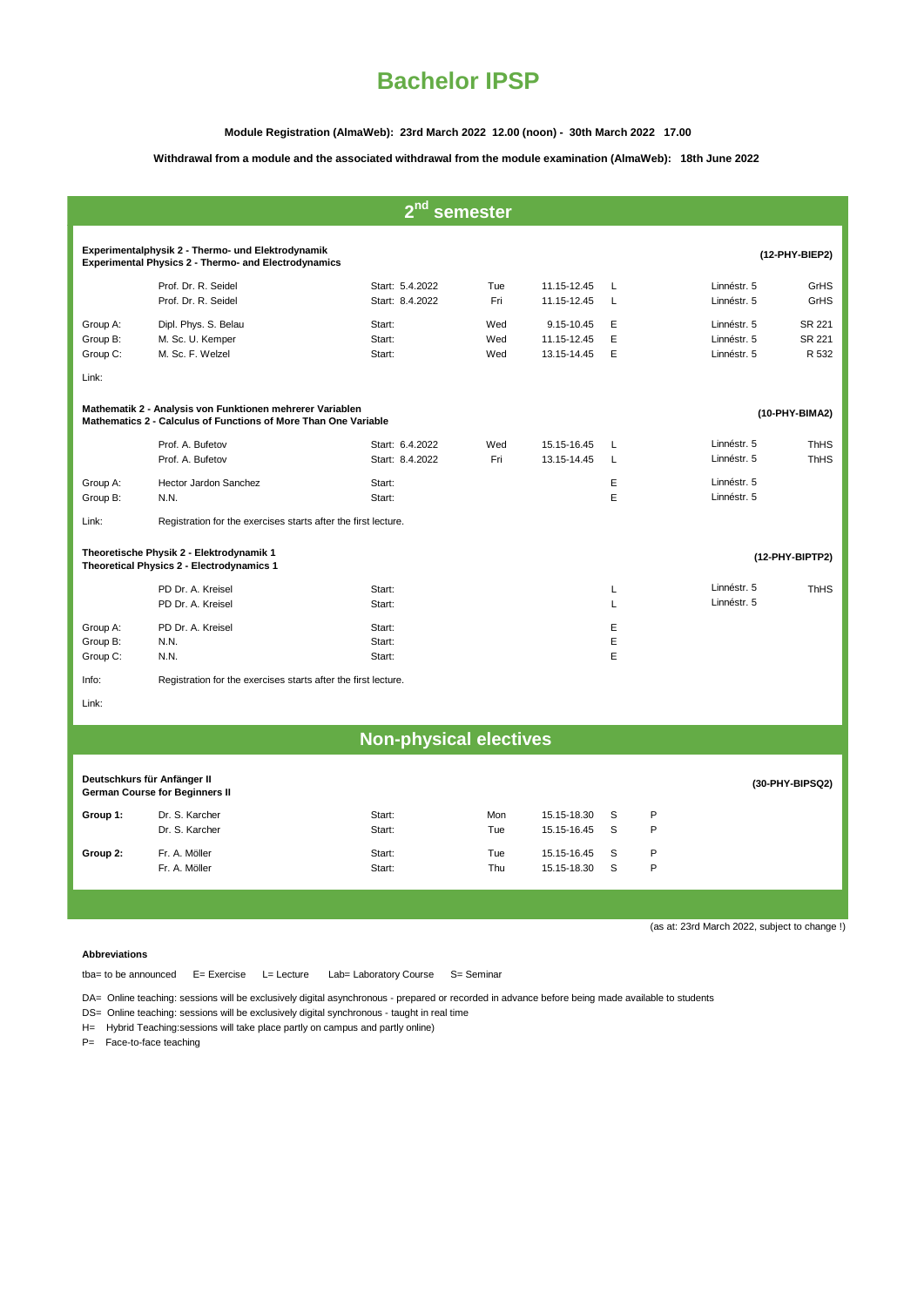**Module Registration (AlmaWeb): 23rd March 2022 12.00 (noon) - 30th March 2022 17.00**

**Withdrawal from a module and the associated withdrawal from the module examination (AlmaWeb): 18th June 2022** 

| 4 <sup>th</sup> semester                                                                                                         |                                                                                             |                                              |            |                            |        |                                |                  |  |  |  |
|----------------------------------------------------------------------------------------------------------------------------------|---------------------------------------------------------------------------------------------|----------------------------------------------|------------|----------------------------|--------|--------------------------------|------------------|--|--|--|
| Experimentalphysik 4 - Atom- und Molekülphysik<br>(12-PHY-BIEP4)<br><b>Experimental Physics 4 - Atomic and Molecular Physics</b> |                                                                                             |                                              |            |                            |        |                                |                  |  |  |  |
| MV                                                                                                                               | Prof. Dr. R. Valiullin<br>Prof. Dr. R. Valiullin                                            | Start: 4.4.2022<br>Start: 7.4.2022           | Mon<br>Thu | 11.15-12.45<br>11.15-12.45 | L<br>L | Linnéstr. 5<br>Linnéstr. 5     | GrHS<br>GrHS     |  |  |  |
| Group A:<br>Group B:                                                                                                             | N.N.<br>N.N.                                                                                | Start: 11.4.2022<br>Start: 12.4.2022         | Mon<br>Tue | 15.15-16.45<br>15.15-16.45 | E<br>E | Linnéstr. 5<br>Linnéstr. 5     | SR 224<br>SR 225 |  |  |  |
| Link:                                                                                                                            |                                                                                             |                                              |            |                            |        |                                |                  |  |  |  |
| Physikalisches Grundpraktikum 2<br>(12-PHY-BIGP2)<br><b>Basic Physics Laboratory 2</b>                                           |                                                                                             |                                              |            |                            |        |                                |                  |  |  |  |
| Mν                                                                                                                               | Prof. Dr. M. Ziese                                                                          | Start:                                       | Wed        | 9.00-13.00 Lab             |        | Prager Str.                    |                  |  |  |  |
| Info:                                                                                                                            | https://home.uni-leipzig.de/prakphys/                                                       |                                              |            |                            |        |                                |                  |  |  |  |
| Link:                                                                                                                            |                                                                                             |                                              |            |                            |        |                                |                  |  |  |  |
|                                                                                                                                  | Theoretische Physik 4 - Quantenmechanik<br><b>Theoretical Physics 4 - Quantum Mechanics</b> |                                              |            |                            |        |                                | (12-PHY-BIPTP4)  |  |  |  |
| ΜV                                                                                                                               | Prof. Ph. D. S. Hollands<br>Prof. Ph. D. S. Hollands                                        | Start: 6.4.2022<br>Start: 6.4.2022           | Wed<br>Wed | 15.15-16.45<br>17.15-18.45 | L<br>L | Brüderstr, 16<br>Brüderstr, 16 | R 210<br>R 210   |  |  |  |
| Group A:<br>Group B:                                                                                                             | Prof. Ph. D. S. Hollands<br>Dr. M. Casals                                                   | Start:<br>Start:                             |            |                            | E<br>E |                                |                  |  |  |  |
| Info:                                                                                                                            | Registration for the exercises starts after the first lecture.                              |                                              |            |                            |        |                                |                  |  |  |  |
| Numerische Methoden in der Physik<br>(12-PHY-BWNUM)<br><b>Numerical Methods in Physics</b>                                       |                                                                                             |                                              |            |                            |        |                                |                  |  |  |  |
| ΜV                                                                                                                               | Dr. S. Schnabel                                                                             | Start:                                       |            |                            | L      |                                |                  |  |  |  |
| Group A:<br>Group B:                                                                                                             | N.N.<br>N.N.                                                                                | Start:<br>Start:                             |            |                            | E<br>E |                                |                  |  |  |  |
| Link:                                                                                                                            | Registration for the exercises starts after the first lecture.                              |                                              |            |                            |        |                                |                  |  |  |  |
|                                                                                                                                  |                                                                                             |                                              |            |                            |        |                                |                  |  |  |  |
|                                                                                                                                  |                                                                                             |                                              |            |                            |        |                                |                  |  |  |  |
|                                                                                                                                  |                                                                                             | (as at: 23rd March 2022, subject to change!) |            |                            |        |                                |                  |  |  |  |

#### **Abbreviations**

tba= to be announced E= Exercise L= Lecture Lab= Laboratory Course S= Seminar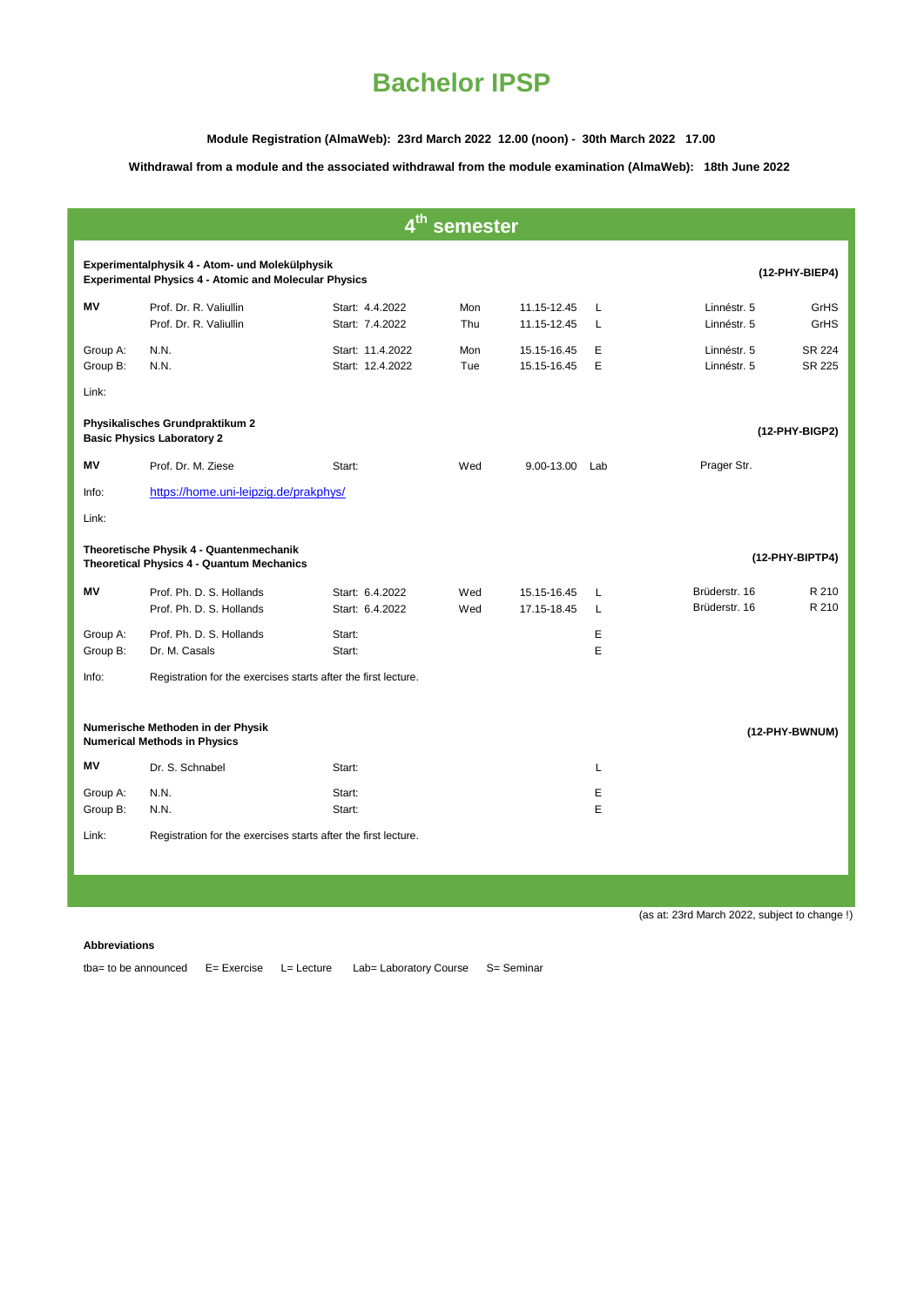**Module Registration (AlmaWeb): 23rd March 2022 12.00 (noon) - 30th March 2022 17.00**

## **Withdrawal from a module and the associated withdrawal from the module examination (AlmaWeb): 18th June 2022**

| $6th$ semester |                                                                  |        |     |                |               |                                              |  |
|----------------|------------------------------------------------------------------|--------|-----|----------------|---------------|----------------------------------------------|--|
|                | Fortgeschrittenen-Praktikum<br><b>Advanced Laboratory Course</b> |        |     |                | (12-PHY-BIFP) |                                              |  |
|                | Prof. Dr. M. Lorenz / Dr. C. Sturm                               | Start: | Tue | 8.00-16.00 Lab |               | Vor dem Hospitaltore 1                       |  |
| Info:          |                                                                  |        |     |                |               |                                              |  |
|                |                                                                  |        |     |                |               |                                              |  |
|                |                                                                  |        |     |                |               | (as at: 23rd March 2022, subject to change!) |  |

**Abbreviations**

tba= to be announced E= Exercise L= Lecture Lab= Laboratory Course S= Seminar